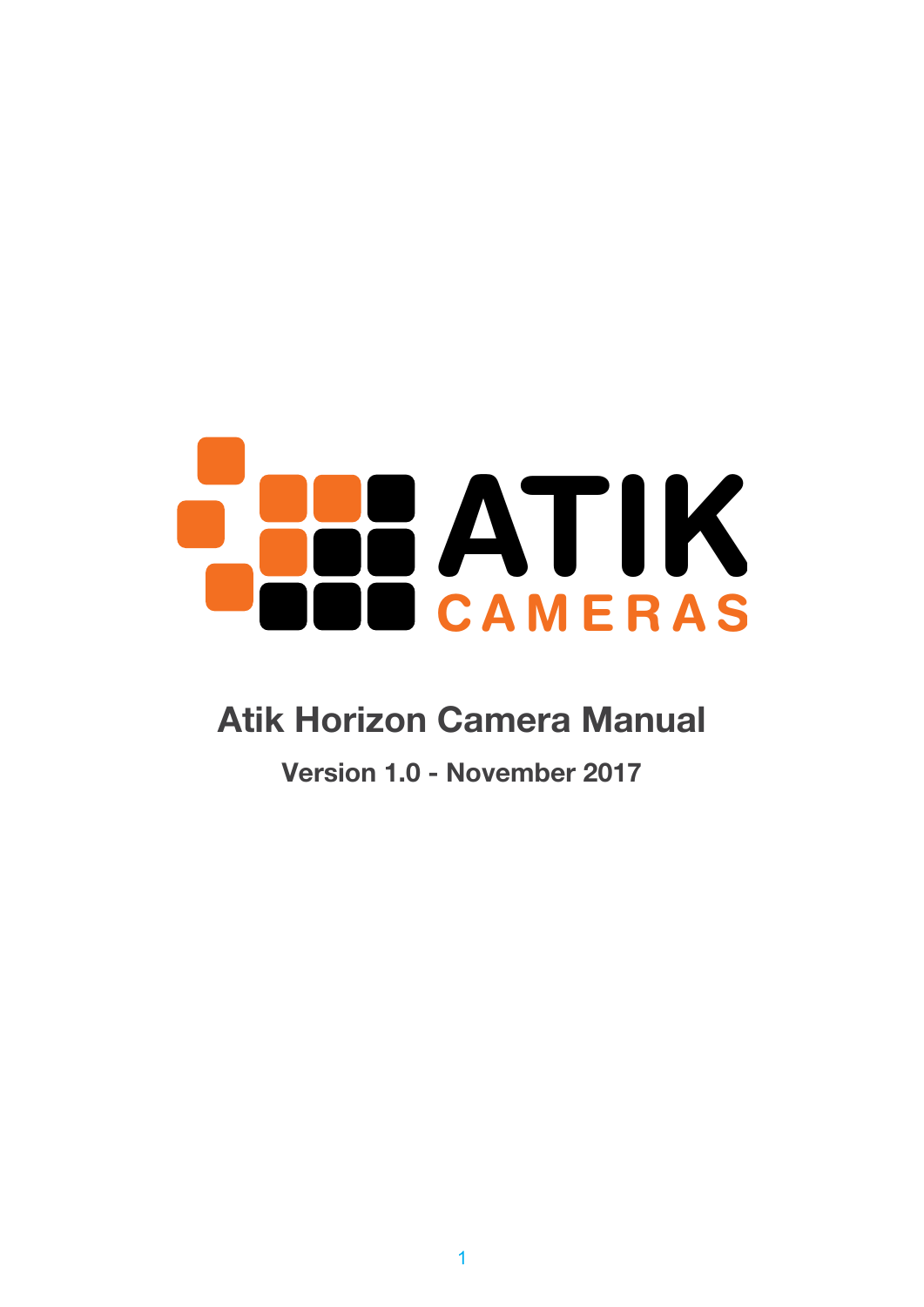### **Contents**

| <b>Introduction</b><br>3                   |   |
|--------------------------------------------|---|
| <b>Further Information 3</b>               |   |
| <b>What's in the Box</b><br>4              |   |
| Getting to know your camera                | 5 |
| <b>Camera Parts 5</b>                      |   |
| <b>Sensor</b> 5                            |   |
| <b>Optical Window 5</b>                    |   |
| <b>Analog to Digital Converter (ADC) 5</b> |   |
| <b>Power Consumption 5</b>                 |   |
| <b>USB Port 6</b>                          |   |
| <b>Cable Post 7</b>                        |   |
| <b>Cooling 7</b>                           |   |
| <b>Dark Frames</b> 7                       |   |
| <b>Binning</b> 8                           |   |
| <b>Gain and Offset 8</b>                   |   |
| <b>Gain Presets</b><br>8                   |   |
| <b>Offset for Advanced Settings</b>        | 8 |
| <b>Replacing the Desiccant</b><br>9        |   |
| <b>Technical Specifications</b><br>9       |   |
| <b>Declaration of Conformity</b><br>10     |   |
| <b>Disposal of the Camera</b><br>11        |   |
| <b>Servicing and Repairs 11</b>            |   |
| <b>Warranty</b> 11                         |   |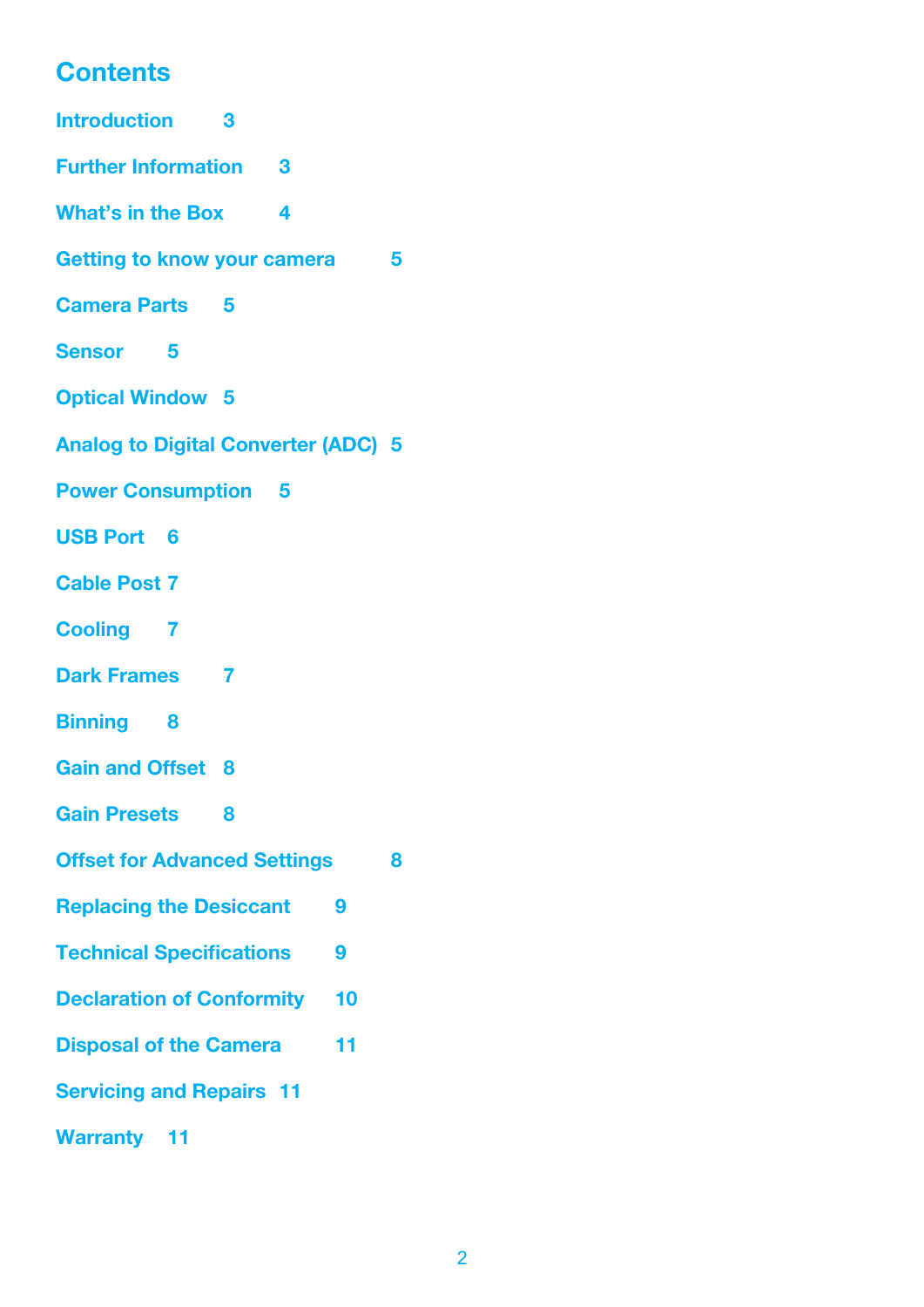#### <span id="page-2-0"></span>**Introduction**

Congratulations on your purchase of an Atik Horizon camera. This manual will help you get the most out of your Atik Camera so please take the time to read it thoroughly and you'll soon be ready to discover new worlds.

Atik Cameras provide exceptional value for money, superior performance and unparalleled ease of use. They are the result of extensive research and development, each one having been designed and built with the requirements of the most demanding astro-imager in mind. Your Atik camera incorporates state-of-the-art design and materials, and will be your trusted astro- photography companion for a long time to come.

#### **Further Information**

For easy installation instructions and useful information about how to take your first image, please refer to the Quick Start Guide included with your camera. Further information about our software can be found in our Documentation PDFs (Start Menu > Atik Cameras > Documentation), which are copied to your computer during the software installation. Further information, including a variety of tutorial videos, is available on our website at www.atik-cameras.com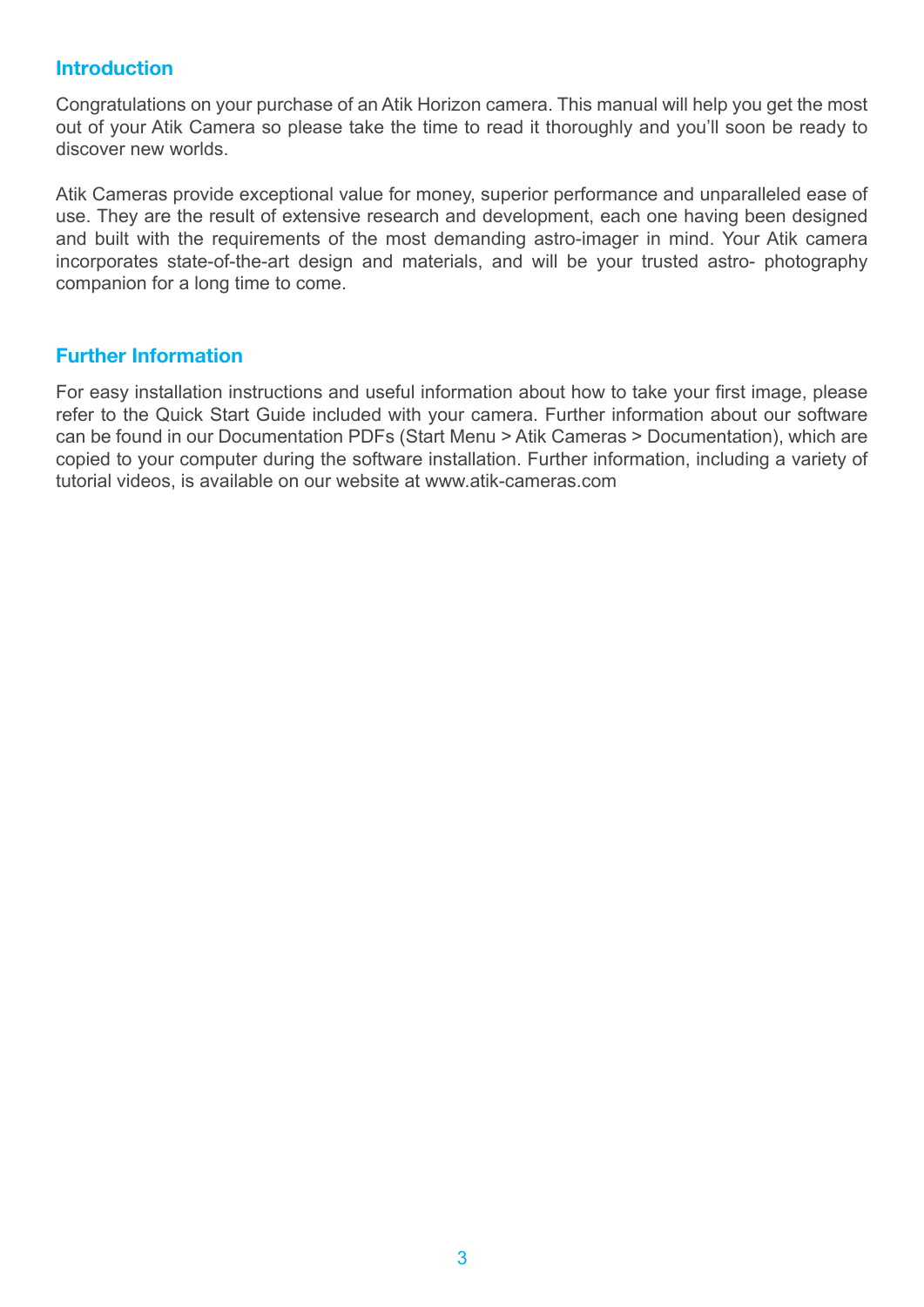#### <span id="page-3-0"></span>**What's in the Box**



Your Atik Horizon box includes:

- Atik Horizon CMOS Camera
- 2" Noserpiece and Cap
- USB3 Cable
- USB2 Cable
- Car lighter style power cable
- CD with software and manuals
- Quick Start Guide
- Cable Post and Cable Tie
- Desiccant Port Tool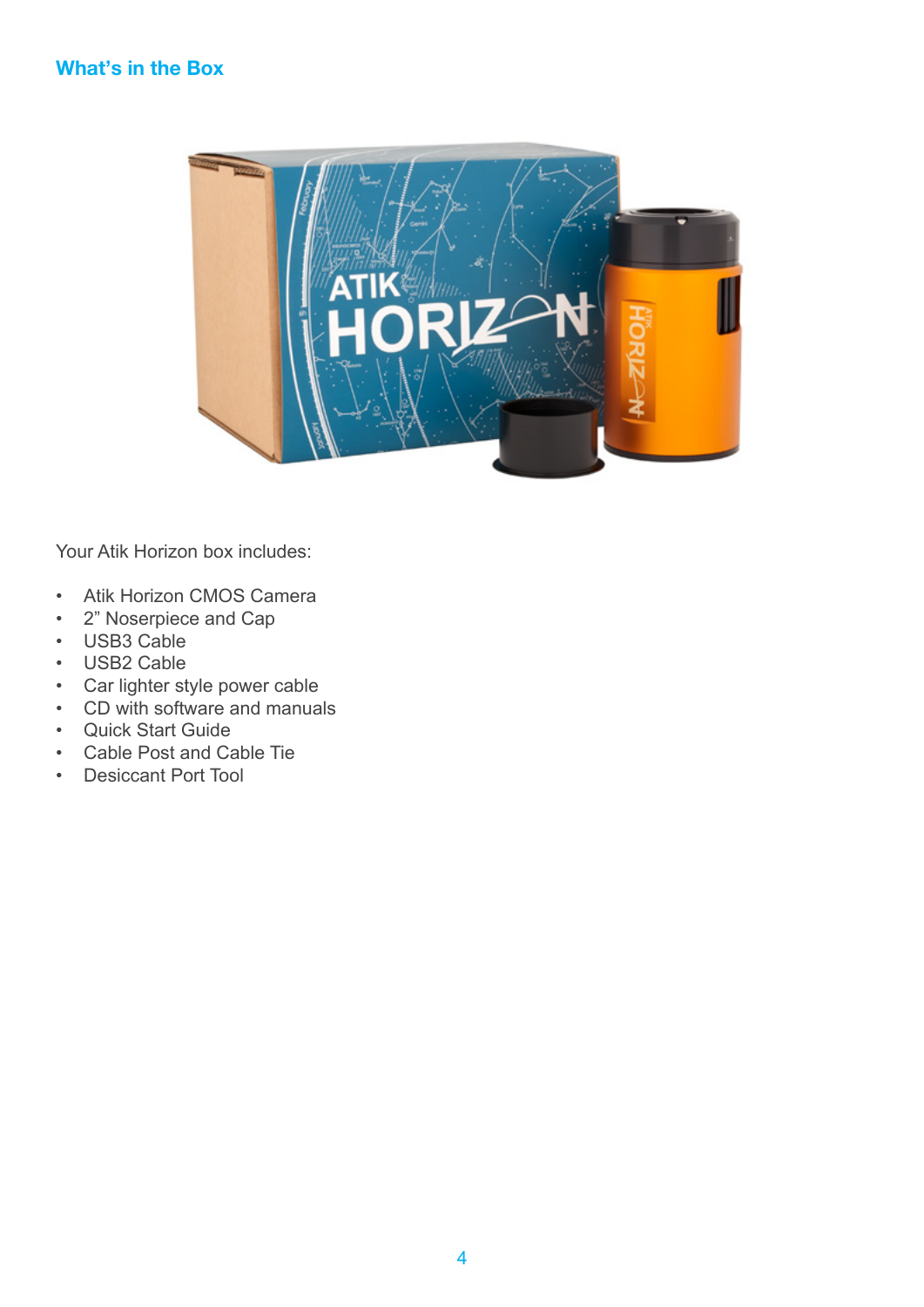#### <span id="page-4-0"></span>**Getting to know your camera**

#### **Camera Parts**

- 1. Mini USB 2/USB 3 Port
- 2. 1mm centre-positive 12V DC input
- 3. Cable Post Thread
- 4. Desiccant port
- 5. Sensor Plane



#### **Sensor**

The sensor in the Atik Horizon camera is a Panasonic MN34230 CMOS sensor.

The sensor plane is marked on the side of the front chamber.

#### **Optical Window**

The optical window is quartz with BBAR coatings on both side to negate problems with reflections in your images.

#### **Analog to Digital Converter (ADC)**

The Atik Horizon uses 12-bit analogue to digital converters.

#### **Power Consumption**

Atik Cameras are designed to have low power consumption to improve performance in the field. Your camera is supplied with a power cable with a car light style plug which allows you to connection to most power tanks and battery packs available on the market today.

If you would like to run the camera from a 110/220V mains supply, make sure it's of good quality with a 2.1mm type plug, center positive and capable of supplying a minimum of 2.5 amp.

WARNING Mains power adaptors are intended for indoor or observatory use only. There is a risk of electric shock if the adaptor is used in damp environments or outside. If in doubt, do not use the adaptor and consult a trained electrician.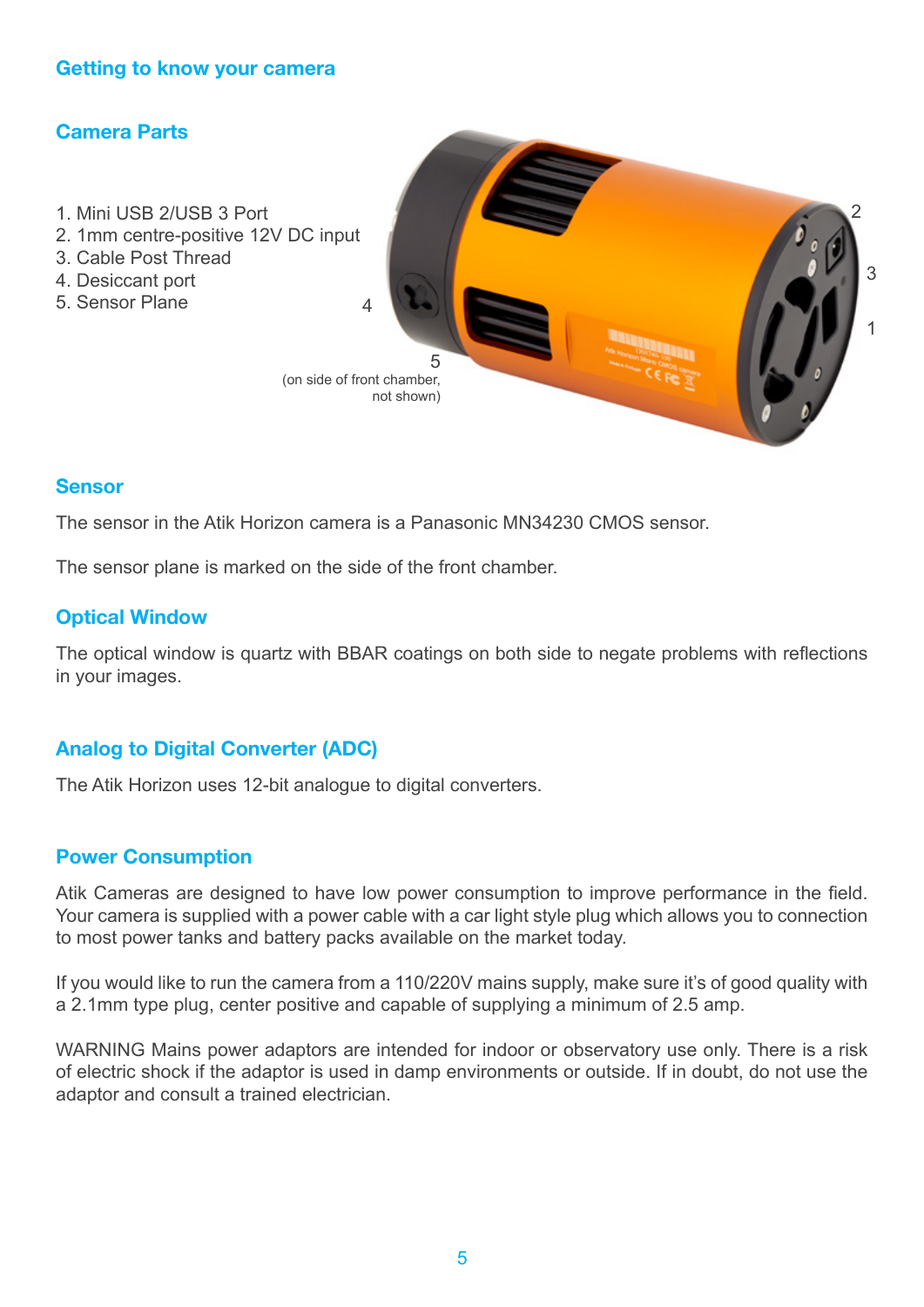#### <span id="page-5-0"></span>**USB Port**

The Atik Horizon can be used with either a USB 3.0 or USB 2.0 cable. Your camera comes with both so you have the flexibility to choose whichever suits your set up and your imaging requirements best.

The Atik Horizon features a 256mb DDR III image buffer to ensure fast image transfer from sensor to memory and low amp glow. The typeof USB (2 or 3) connection dtermines the speed of transfer between this buffer to the PC. For high speed, you can use USB 3.0 or for a lighter more flexible cable use USB 2.0. The type of connection does not affect image quality.

The USB 3.0 cable is connected as shown below, and can be connected to either a USB 3.0 or USB 2.0 port on your PC. Please note that USB 3.0 transfer speeds will only be reached when connecting the cable to a USB 3.0 port on your PC.



USB 2.0 connection:

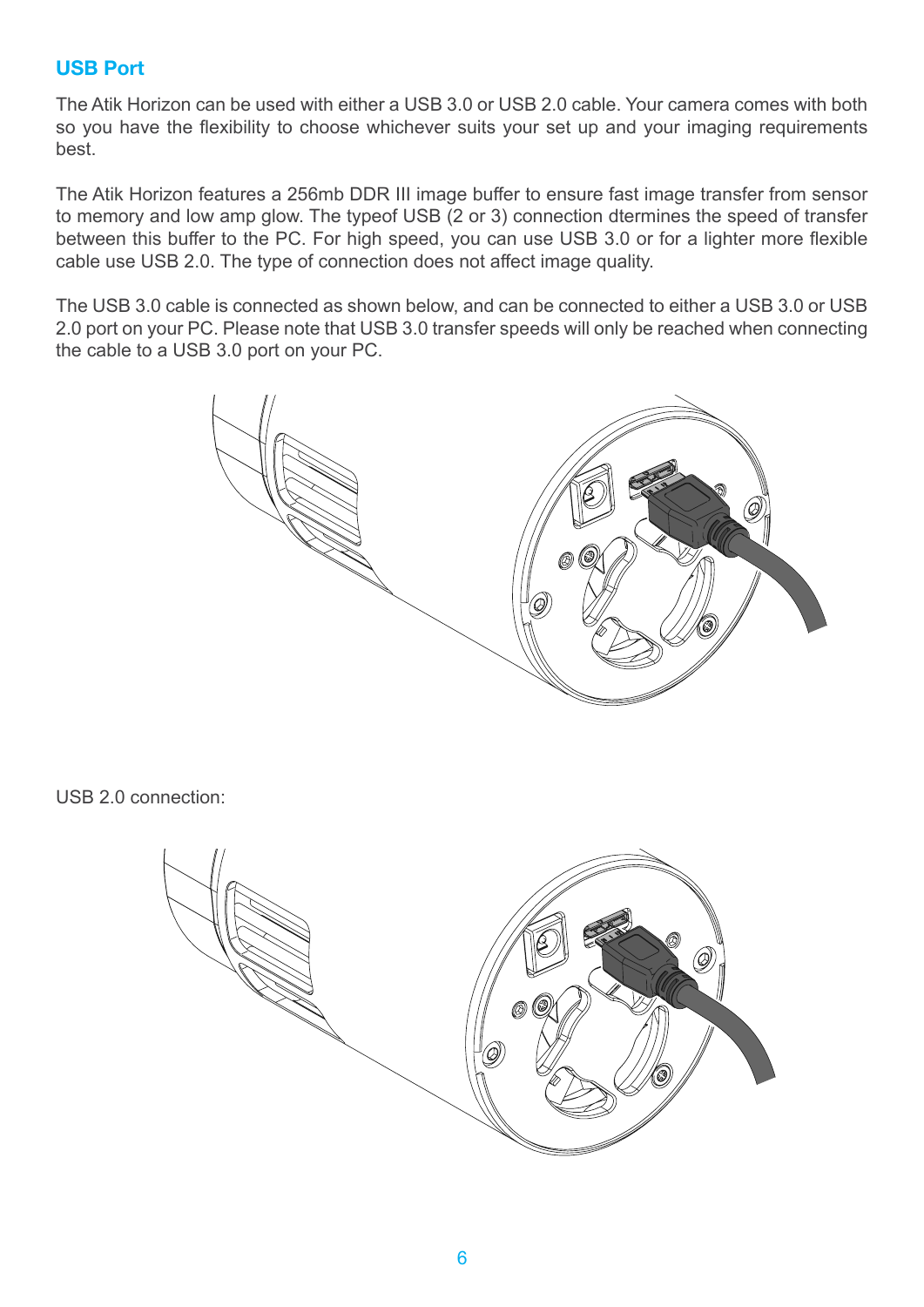#### <span id="page-6-0"></span>**Cable Post**

Your Atik Horizon comes with a cable post and cable tie to help you secure your connections and minimise cable strain and clutter at the telescope. If you would like to use the cable post, simply screw it in to the cable post thread on the back plate of the camera, and use the supplied cable tie to secure your cables. They should be tight enough to reduce flexure, but not so tight as to put any strain on the connections.



#### **Cooling**

The Atik Horizon has a regulated cooling system, meaning that the CMOS sensor can be kept at your desired temperature throughout an imaging session. This also makes it easy to take dark frames at the same temperature as your light frames.

The cooling delta of the Atik Horizon is -40°C. Please note that the cooling delta is how far below the ambient temperature the camera can achieve, rather than a fixed temperature it can cool to. This means the best temperature to image at will depend on your environment, and we recommend using a repeatable, stable temperature, rather than simply the maximum the camera can reach on a given night.

After switching on the camera, it's advisable to allow up to 5 minutes before taking images so that the temperature can stabilise. At the end of an imaging session, turn off the cooling and allow a few minutes before disconnecting the camera so that it can complete its warm up sequence.

#### **Dark Frames**

To get the most out of your Atik Horizon for astrophotography, we recommend processing your images using dark frames. You can take dark frames by covering the front of the camera with a lens cap. Dark frames should be taken at the same temprature, exposure length and with the same gain and offset settings as your light frames.

A master dark should be generated by averaging a large number of individual dark frames. This can then be subtracted from the individual image sub frames during processing. Further information on using dark frames should be available in the manual of whichever image processing software you choose to use.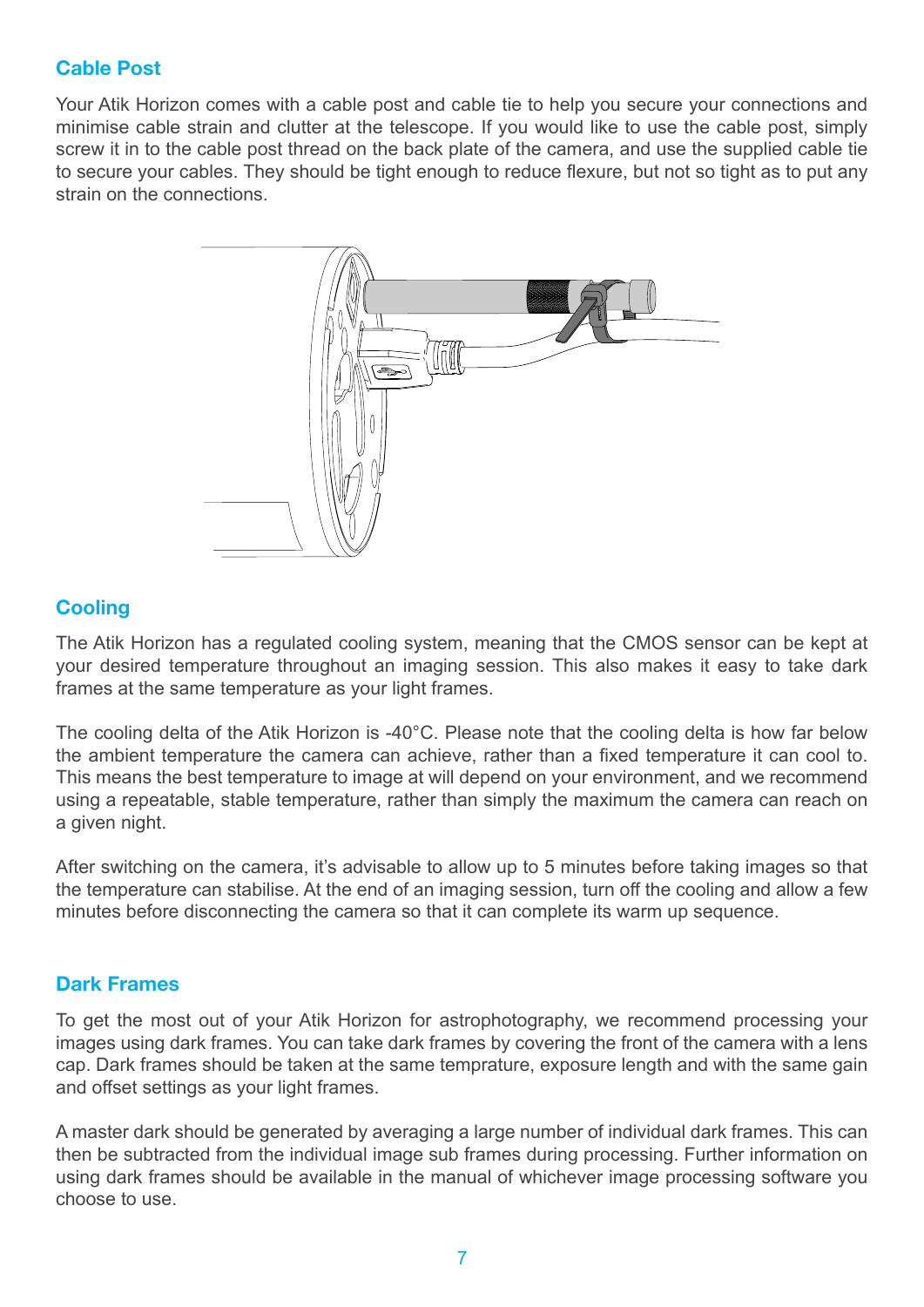#### <span id="page-7-0"></span>**Binning**

Binning is a technique where groups of pixels are added together, with the result being a brighter image. The CMOS sensor in the Atik Horizon only supports binning in software. This is where the pixel values are added together after image acquisition, as opposed to hardware binning where pixels are combined on the sensor.

#### **Gain and Offset**

Your Atik Horizon allows you to change the gain and offset settings for the camera. In very simple terms, this is analogous to the volume control on a radio. The greater the gain, the easier it is to detect faint signals, however less detail might be seen in the brighter ones.

The full well depth (ie maximum signal) of the Atik Horizon is around 20,000e-, which we map to a pixel value of 65,535. By increasing the gain, we reduce the full well depth, which has the effect of making the images appear brighter. Using a gain of x2, the full well depth is around 10,000e-. This 10,000e- now gives a pixel value of 65,535, which makes the image appear twice as bright. The read noise, or how 'grainy' the background looks, will also increase. However, this increases a little less than two times.

The useful range for gain is up to x30. Here, the image is 30 times as bright, but the full well depth is only ~650e-. This means bright stars will saturate very quickly. Although it may look bad due to the small full well depth, the read noise will only be about 1/3 of what it was at x1 gain. These kind of settings are very useful for very dim objects or narrow band imaging if you don't mind the bright objects saturating.

#### **Gain Presets**

We provide three gain presets, and the option to use your own custom settings. The presets are:

Low - Best for normal imaging. It is the best setting for detail in brighter objects and when individual images have high dynamic range.

Medium - A compromise of low and high. It's very useful if your mount is unguided and you need to take a lot of shorter exposures.

High - Best for sensitivity on dim objects, but sacrifices detail in some of the brighter parts. It's good for imaging with narrow band filters.

Custom - You can also experiment with using your own gain and offsets. As mentioned, we find gain settings up to x30 are useful, depending on the situation, but above this the full well depth becomes incredibly low.

#### **Offset for Advanced Settings**

The offset is a voltage added to all pixels. It's used to ensure the digitised pixel values remain above zero while maximising dynamic range. It can set between 0 and 511, with the default setting as the Low preset values.

In Artemis Capture and Infinity, these are set in the Exposure window. In third party software, they can be set through the ASCOM set-up dialog.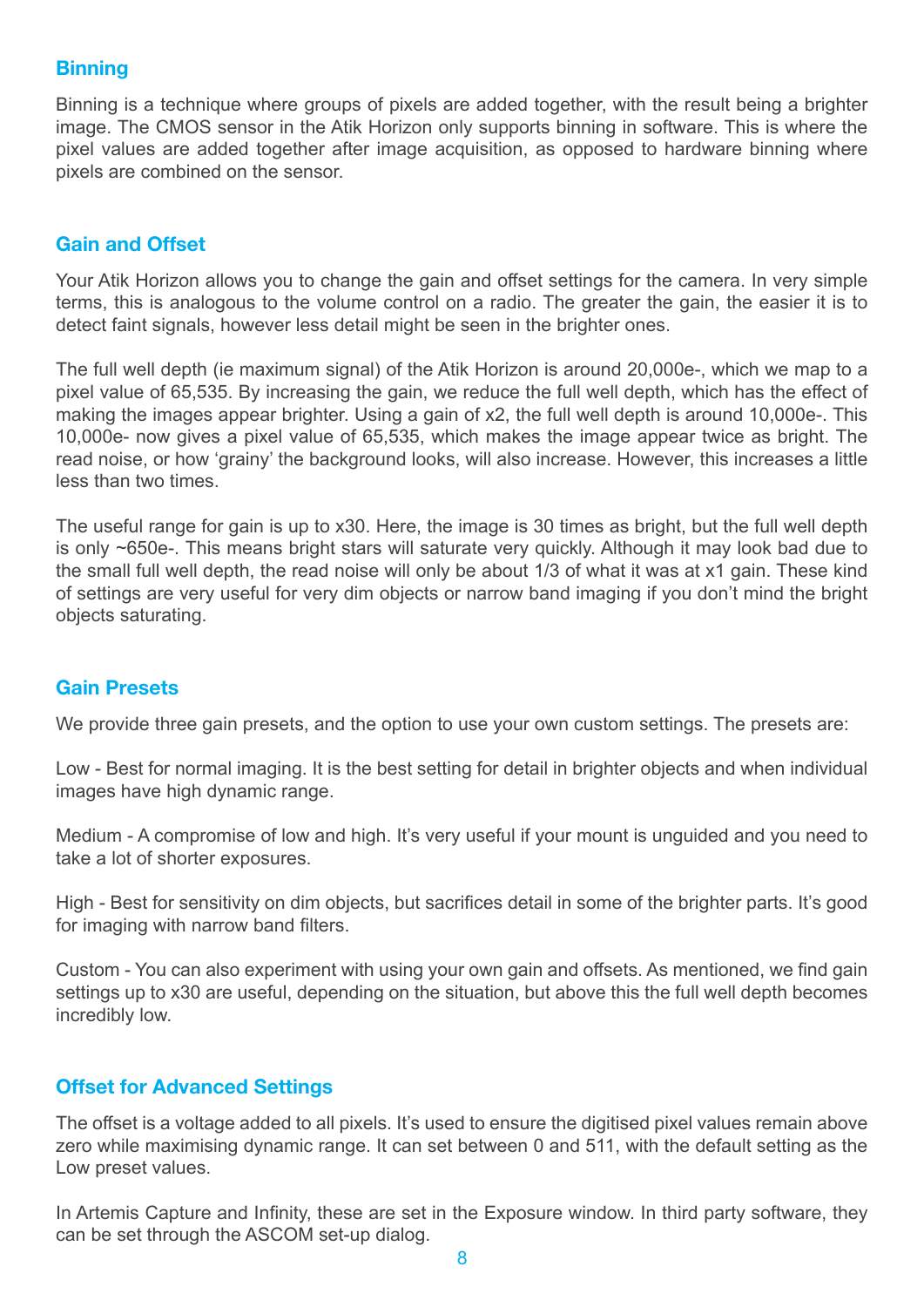#### <span id="page-8-0"></span>**Replacing the Desiccant**

Your camera includes a high-performance molecular sieve desiccant tablet which is used to avoid condensation inside the CMOS chamber. Although this desiccant will last a long time it may eventually need replacing or recharging, in which case please follow the instructions below:

To replace the desiccant, open the desiccant port with the supplied plastic tool and a screwdriver and take out the used tablet.

To recharge the desiccant, place the tablet in an electric oven at 200°C for 2 hours. Take the tablet out the oven (CAUTION: the tablet will be very hot) and allow it to cool down.

Place the recharged tablet back in the camera, replace the port cover and tighten (no need to over-tighten). Wait 24 hours before connecting the camera again.

We recommend leaving the camera in a warm, dry environment with the port open while you are recharging the tablets to ensure any remaining moisture can dry out.

You will notice that there is a filter inside the desiccant chamber. The purpose of this is to avoid contamination of the chamber when the desiccant is being replaced. The filter is very fragile and should not be touched.

#### **Technical Specifications**

|                           | Horizon                                     |
|---------------------------|---------------------------------------------|
| Image sensor              | 4/3 CMOS                                    |
| <b>Resolution</b>         | 4644 x 3506                                 |
| Pixel size (µm)           | 3.8x3.8                                     |
| <b>ADC</b>                | 12bit                                       |
| Readout noise (Typ.)      | ~1e- at x30 gain                            |
| <b>Cooling Delta</b>      | $-40^{\circ}$ C                             |
| <b>Regulated cooler</b>   | Yes                                         |
| <b>Water assist</b>       | No                                          |
| Max. exposure             | Unlimited                                   |
| Min. exposure             | 18 <sub>µs</sub>                            |
| <b>Gain Factor</b>        | Variable 1 - x60                            |
| <b>Full Well Capacity</b> | $-20,000e-$                                 |
| <b>Dark Current</b>       | $\sim$ 0.016 e-/pix/sec at -10 $^{\circ}$ C |
| <b>PC</b> Interface       | USB2/USB3                                   |
| Power requirements        | 12VDC, 2A                                   |
| <b>Backfocus distance</b> | 13mm ±0.5                                   |
| Thread on front           | M42x0,75                                    |
| Weight                    | 525g                                        |
| Mono or Colour            | Either                                      |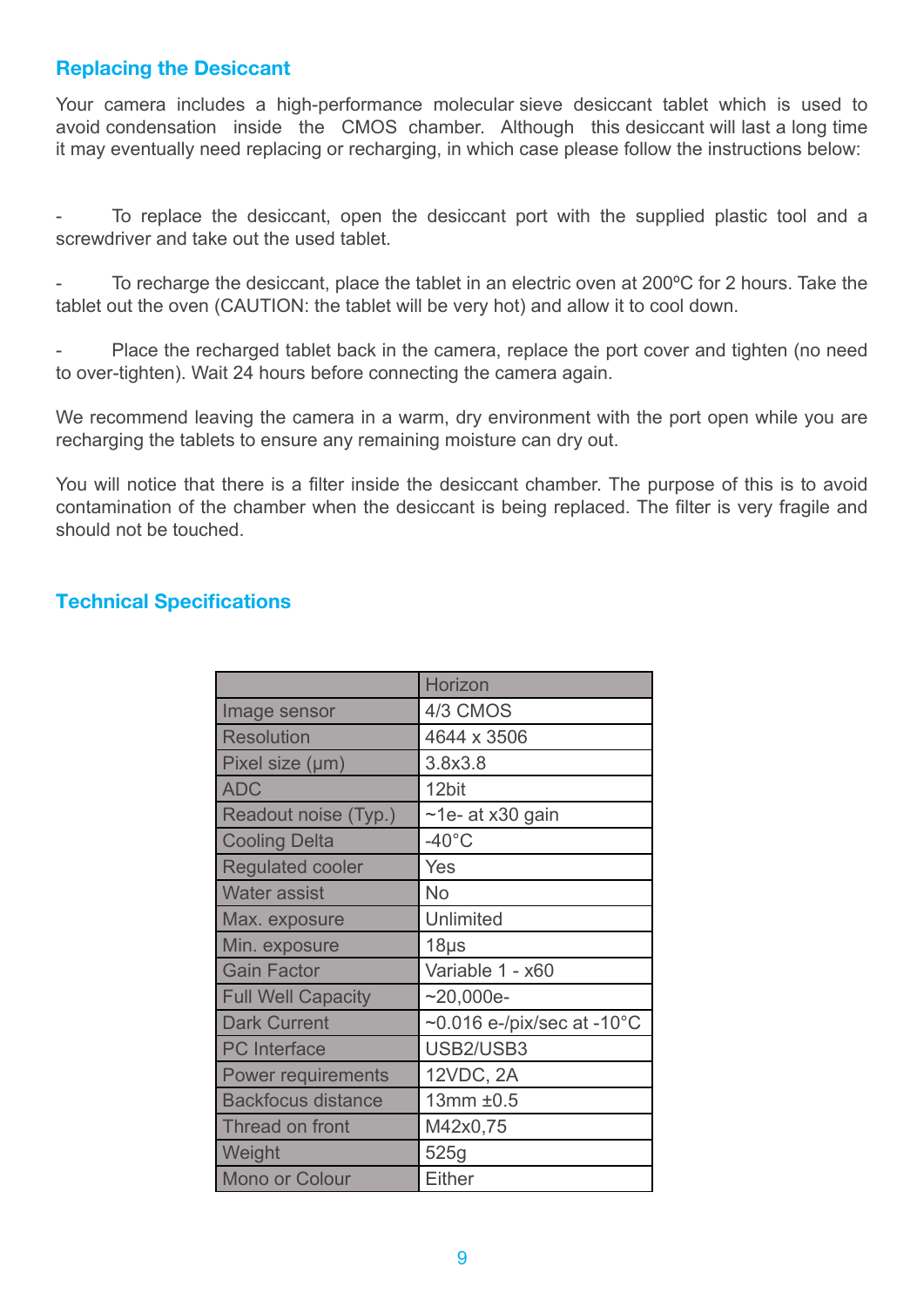<span id="page-9-0"></span>The following table gives the angular resolution per pixel with certain focal lengths. The formular to calculate any other focal length is:

*(Pixel Size (μm) / Focal Distance (mm)) \* 206.3 = angular resolution (arcseconds/pixel)*

| <b>Focal Length</b> | <b>Atik Horizon</b> |
|---------------------|---------------------|
| 250                 | 3.14                |
| 300                 | 2.61                |
| 350                 | 2.24                |
| 400                 | 1.96                |
| 450                 | 1.74                |
| 500                 | 1.57                |
| 550                 | 1.43                |
| 600                 | 1.31                |
| 650                 | 1.21                |
| 700                 | 1.12                |
| 750                 | 1.05                |
| 800                 | 0.98                |
| 850                 | 0.92                |
| 900                 | 0.87                |

#### **Declaration of Conformity**

#### **EU Declaration of Conformity**

This product carries the CE Mark in accordance with the related European Directive. CE Marking is the responsibility of:

Perseu, SA R. Dr. Agostinho Neto, 1D 2690-576 Sta Iria da Azoia Portugal

#### **Critical Applications**

This product is not designed for any "critical applications". "Critical applications" means life support systems, medical applications, connections to medical devices, commercial transportations, nuclear facilities or systems or any other applications where product failure could lead to injury to persons or loss of life or catastrophic property damage.

This product is not a toy.

This is a class A product. In a domestic environment this product may cause radio interference in which case the user may be required to take adequate measures